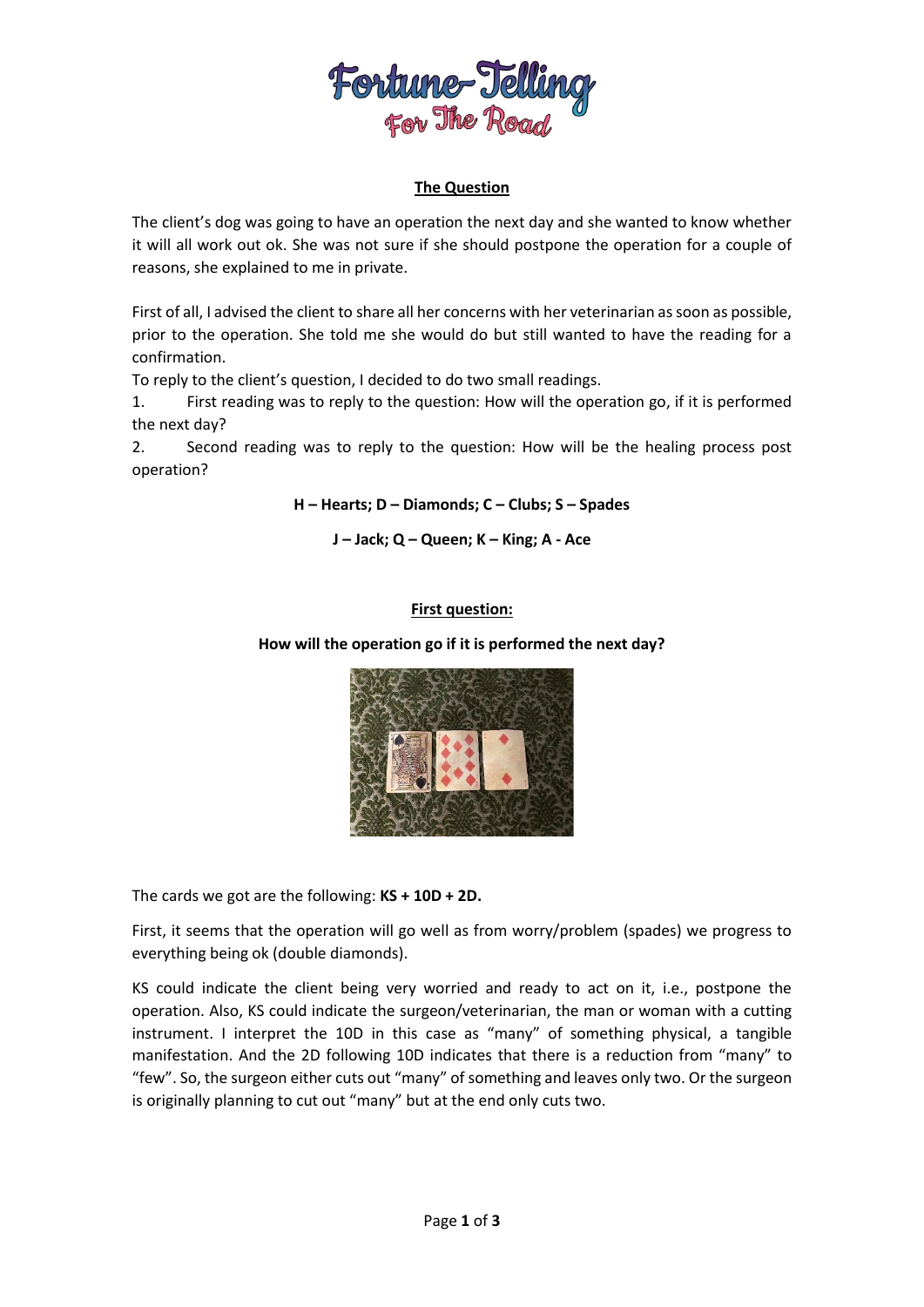

Also, because the red cards we get are diamonds and not hearts (the latter often show up with issues to do with health/ blood, organs, etc.), it is possible that the cards are telling us something else also. There could be some issue to do with money. For example, there could be some initial disagreement (KS), maybe with a man, to do with money (10D) which somehow relates to the operation.

In this case, the initial amount of money gets reduced from "many" 10D to "much less" 2D. 2D also indicates that the disagreement is resolved with an agreement of a financial/practical nature.

## **Second question:**

#### **How will be the healing process post operation?**



The first card we get is AD. Because the context here is the dog's health improvement, the Ace could represent the primal force, a will to be, the "I am", like the first house in astrology or the first sign of the Zodiac, Aries. Because this Ace is diamonds, it means a will to be, to physically exist, to breathe, to live, to feel, to eat, to drink, to walk, etc. So, I interpret it as an indication that her dog's vital force and "will to live" so to speak, is extraordinarily strong, the potential is there for her to recuperate completely and be up and about very quickly.

**However, the client should follow the doctors' orders exactly and let the dog recuperate/rest the length of time that is required (4C)** and not to allow the dog to run or walk for too long. This will be slightly uncomfortable and involve making an effort (clubs), for the dog and for the owner, especially if the dog must wear a collar, which normally is a requirement after an operation.

After that we get the "good" Joker, which represents stepping into the unknown with enthusiasm and zest for life, in a somewhat naïve and excited way, a new beginning.

Also, because this joker card has the face of a roaring tiger, I am tempted to interpret the card intuitively, as in an animal back in full health just enjoying being an animal. This could represent the dog back to chasing cats, running, or barking at other dogs, etc.

In any case, I always like to get a confirmation for certain cards, like it is the case with the jokers. So, I pull one extra card; because I get a "face" card (QH) and the next one as well (JD), I end up pulling three extra cards in total.